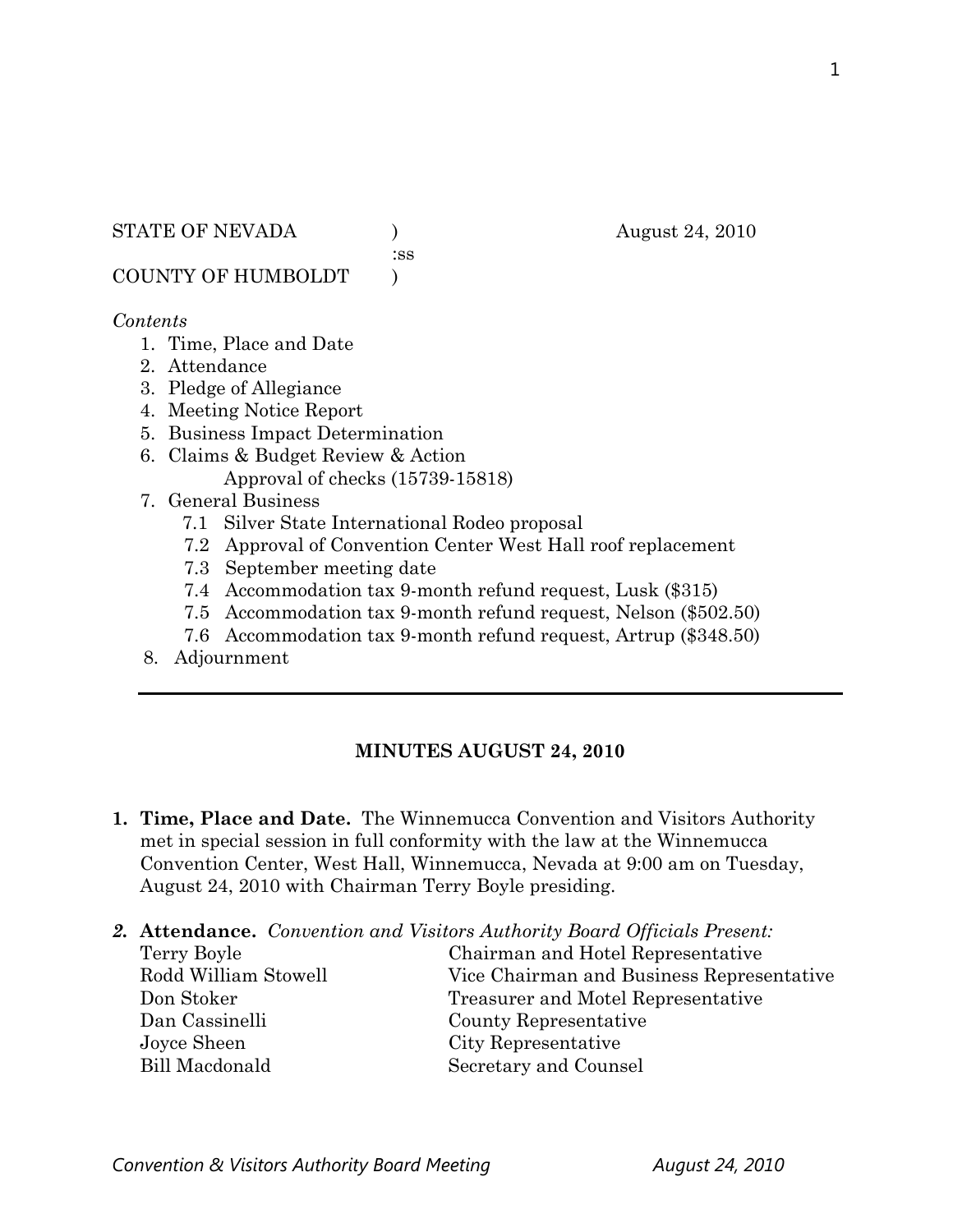*Convention and Visitors Authority Board Officials Absent:*  Kendall Swensen Board Administrator

*Staff Members Present:*  Kim Petersen Director Shelly Noble Administrative Clerk

*Others Present:*  None

#### **3. Pledge of Allegiance.**

#### **4. Meeting Notice Report.**

Chairman Boyle reported that notice, including meeting agenda, was posted by Shelly Noble by 9:00 am Thursday, August 19, 2010 at Humboldt County Library, Court House, Post Office, City Hall and Convention Center West Hall. No persons have requested mailed notice during the past six months.

- **5. Business Impact Determination.** After review of the August 24, 2010 agenda, *Don Stoker made a motion that no proposed agenda item is likely to impose a direct and significant economic burden on a business or directly restrict formation, operation, or expansion of a business. The motion carried unanimously, 5-0.*
- **6. Claims.** The following claims were submitted for payment and approved on August 24, 2010:

| <b>CHECK NUMBERS</b>          | AMOUNT       |
|-------------------------------|--------------|
| 15739-15818 Nevada State Bank | \$158,912.78 |

### *Don Stoker made a motion to approve all claims as submitted. The motion carried unanimously, 5-0.*

### **7. General Business.**

### **7.1 Silver State International Rodeo proposal**

As most of this board knows, this rodeo is family-owned and has been located in Fallon for 25 years. There are approximately 500 participants in the Silver State International Rodeo (SSIR) and it runs for one week in July. These are high school age cowboys and cowgirls who placed 6<sup>th</sup> through 10<sup>th</sup> in their state or provincial high school rodeo. Those who placed  $1<sup>st</sup>$  through 5th in their state or provincial high school rodeo qualify for the National High School Rodeo Finals. Also attending this event are the participant's families. Earlier this summer the SSIR producers contacted Kim saying that they may be interested in relocating to Winnemucca and would like a proposal from us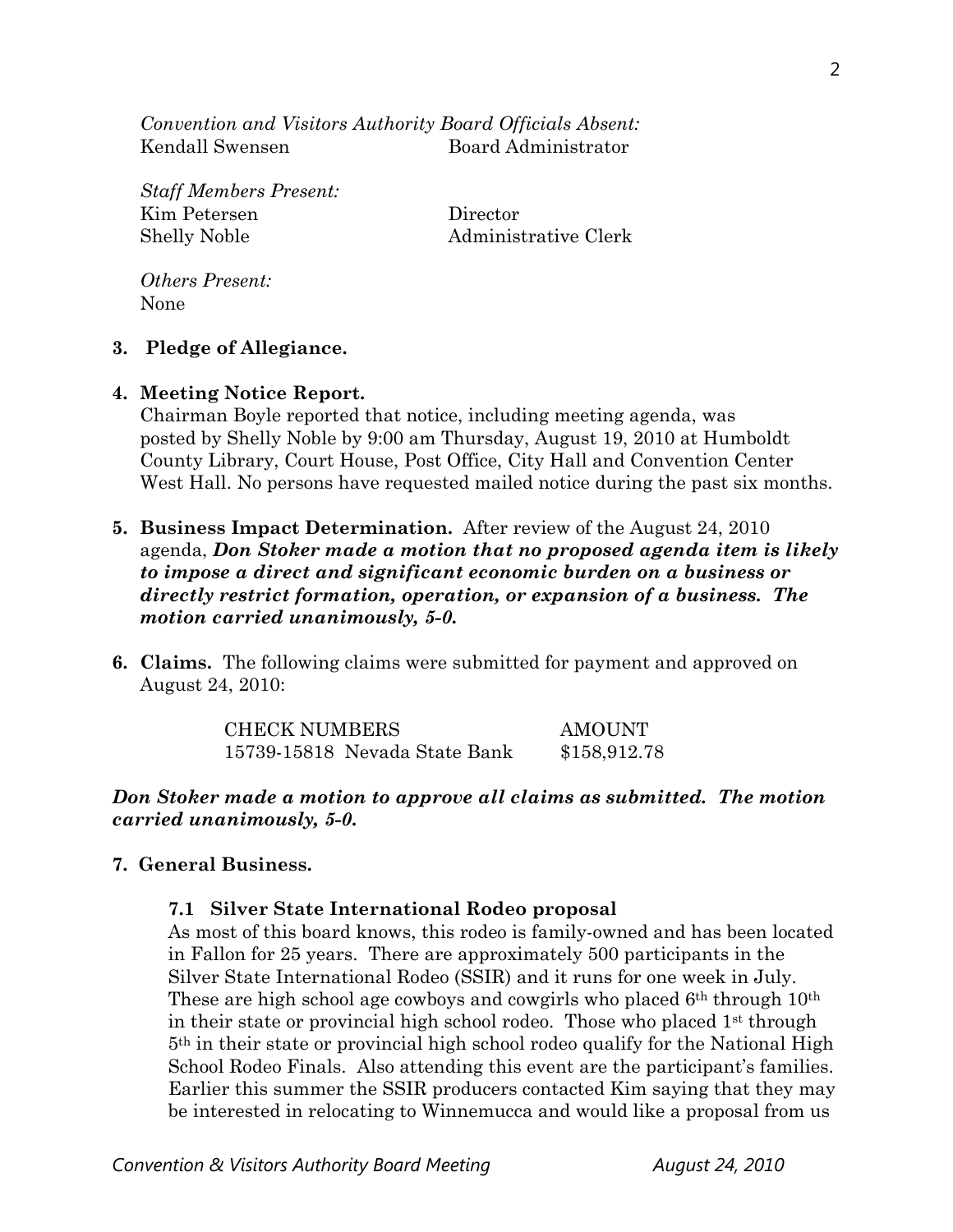as to what we could offer them. Kim prepared a proposal that was mailed to them, as well as to this board. To date, we have not had a response from them. The items included in this proposal are consistent with what we have offered prospective events in other proposals. Since the proposal was requested before Kim could meet with this board, there may be additional items that could be added at a later date with the board's approval. The vast majority of rodeo families travel with living quarter horse trailers so one key component to this event is the requirement for 250 RV spaces with electricity. This would require that we install 150 additional temporary RV hook-ups. To do this we need county approval. We will be addressing this topic at a joint meeting with the Humboldt County Commissioners on September 7. Approval of temporary RV hook-ups will not only affect our ability to attract this event, it also will make a difference in whether or not we attract other large events in the future. And as Elko gets closer to building their own Event Center, this board feels that we need to move ahead with offering temporary RV spots in order the get the events here and, hopefully, keep them here before Elko starts working to get these same events to relocate to their facility. We need to be able to show these event producers and participants what a great community we have and what a great host-city Winnemucca is. Kim will have information on the cost of these temporary sites at the September 7 meeting, but he estimates it at around \$50,000. WCVA may be willing to cover the fees up front.

## **7.2 Approval of Convention Center West Hall roof replacement**

 As discussed at our meeting in July, the roof at West Hall is in need of replacement. It has large bubbles that will start to break and leak if not replaced soon. It is about 15 years old and out of warranty. Kim has received a bid from Dodge Foam & Coatings, Inc. out of Las Vegas in the amount of \$18,766. He had a sample of the material that will be used as well as a list of jobs and locations that use this product. The board would like to receive another bid, possibly from a contractor out of Reno before approving this major repair. This item will be placed on the September meeting agenda.

# **7.3 September meeting date**

Kim will be out of town for two weeks in September. Our meeting date falls within these two weeks. He wanted to notify this board and ask if they would like to keep their regular meeting date and he would not attend, or change the meeting date. The board will have their meeting on September 29, 2010. Since some of our outstanding bills will be late if not paid until then, we will add an agenda item to the September 7 agenda so that warrants up to that date can be approved and paid.

# **7.4 Accommodation tax 9-month refund request, Lusk (\$315)**

# **7.5 Accommodation tax 9-month refund request, Nelson (\$502.50)**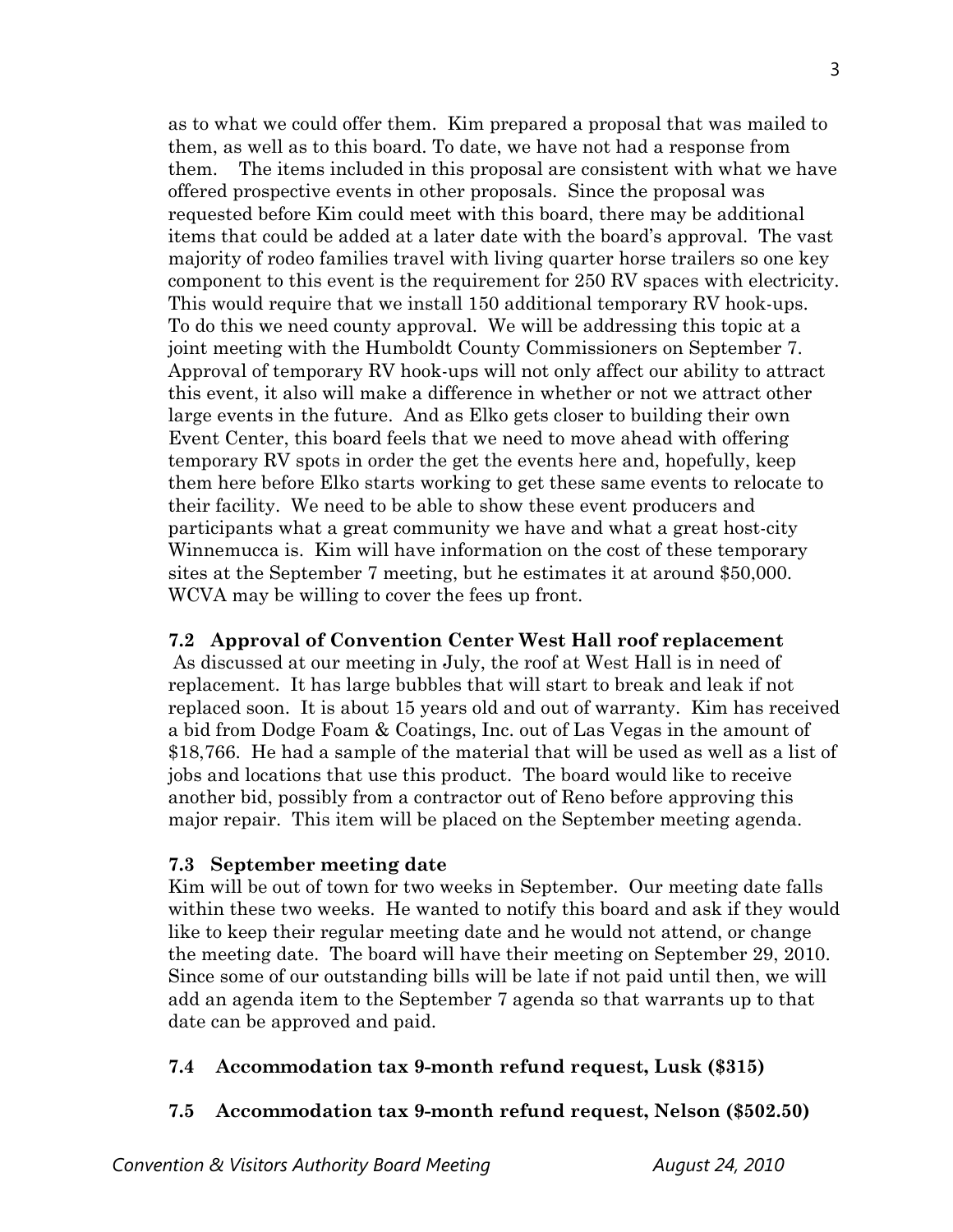## **7.6 Accommodation tax 9-month refund request, Artrup (\$348.50)**

*Rodd William Stowell made a motion to approve the 9-month accommodation tax refunds for Penny Lusk (\$315), Shawn Nelson (\$502.50) and Suzanne Artrup (\$348.50). Motion carried unanimously, 5-0.* 

### **13. Regular Business. Next Meeting. The Board confirmed the next regular meeting date of Wednesday, September 29, 2010, 4:00 pm.**

### **14. Adjourn.** *Don Stoker made a motion to adjourn this meeting. Motion carried unanimously, 5-0.*

The meeting was adjourned at 10:00 am to the next regular meeting, or to the earlier call of the Chairman or to the call of any three (3) members of the Board on three (3) working days notice.

Respectfully submitted,

Shelly Noble